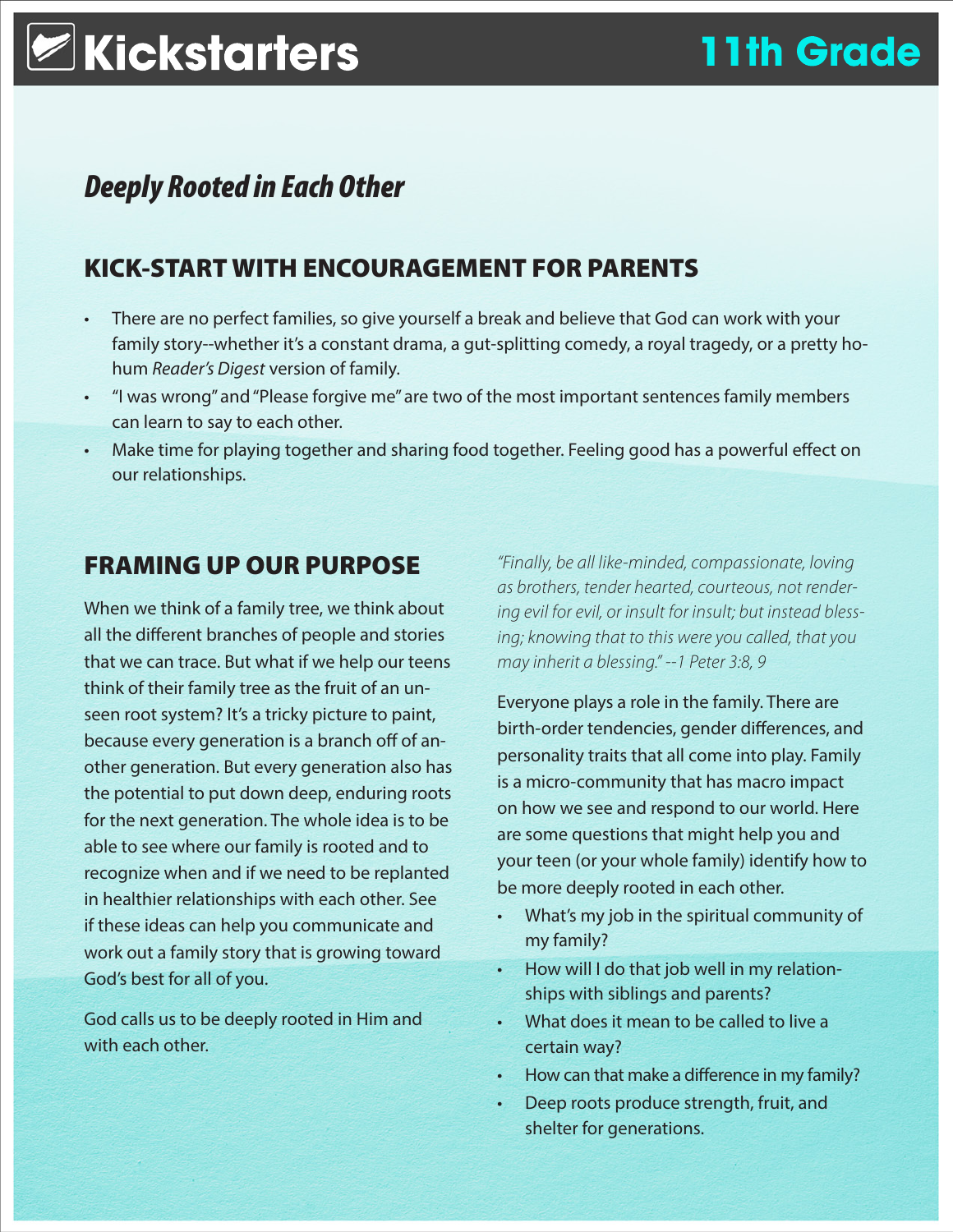## **Kickstarters 11th Grade**

*"Thus were the visions of my head on my bed: I saw, and behold, a tree in the middle of the earth; and its height was great. The tree grew, and was strong, and its height reached to the sky, and its sight to the end of all the earth. The leaves of it were beautiful, and its fruit much, and in it was food for all: the animals of the field had shadow under it, and* 

*the birds of the sky lived in its branches, and all flesh was fed from it." --Daniel 4:10-12*

The tree that Daniel sees in his dream is a magnificent sight. It is strong and beautiful. But what makes it a remarkable

tree is not just what it looks like but also what it produces: fruit, shelter, and a place to come together. That is such a wonderful picture of a strong family. You can use this verse to ask your teen to evaluate your family tree. What does your family tree have in common with this picture of a magnificent tree? What doesn't your family tree reflect in this scripture? What small or big things could help your family produce the kind of fruit and shelter that this tree provides?

Deeply rooted families can withstand the powerful storms that come.

*"...For the promise is to you, and to your children, and to all who are far off, even as many as the Lord our God will call to himself." --Acts 2:39*

*"Has his loving kindness vanished forever? Does his promise fail for generations?" --Psalm 77:8*

*"For Yahweh is good. His loving kindness endures forever, his faithfulness to all generations." --Psalm 100:5*

We've already established that no family tree is the perfect family tree. God understands that sometimes we mess up the family system. He

> understands that sometimes someone else messes it up for us. Part of our deep-rootedness is to actively trust that God wants to bless our siblings, grandkids, great-nephews, long-lost 3rd cousins twice removed, and everyone else in our families through the

promise He first gives to us. Those we love may be far off, but God still knows where they are, and His arm of grace extends that far. We may have endured some terrible storms and felt ourselves bent almost as far as we can bend without breaking, but we can hold onto the promise that his lovingkindness keeps us from being uprooted.

Many of those kinds of storms can happen during the turbulent adolescent years. Tangible encounters with grace, forgiveness, healthy conflict, and restoration will help your teen eventually trust these promises. It's also important to allow grief and disappointment to run their course. Just because we believe that God has not abandoned us during our storms doesn't mean we can't admit that it certainly feels like He has vanished during those times.

*Deeply rooted families can withstand the powerful storms that come.*